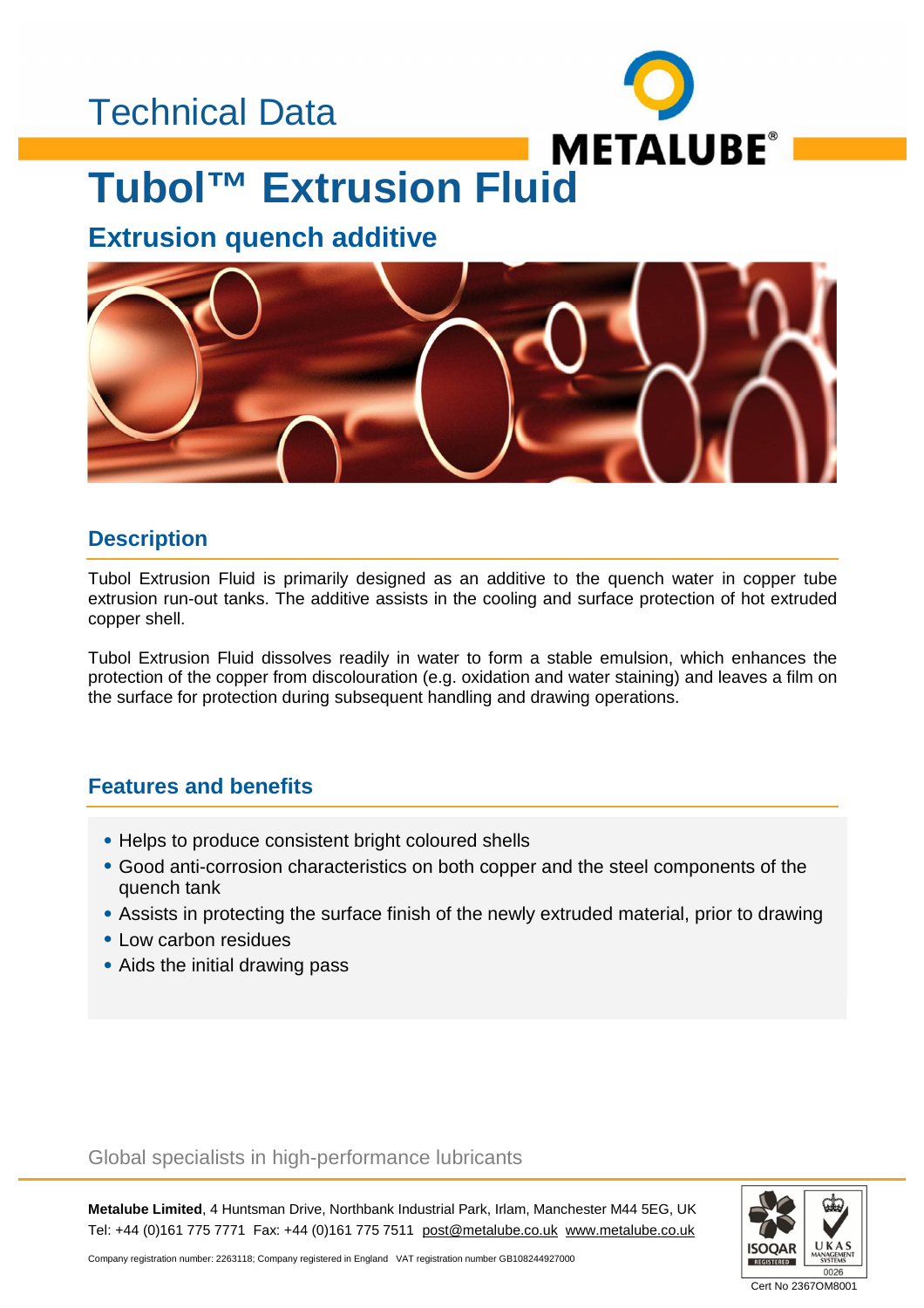

## **Tubol™ Extrusion Fluid**

#### **Recommended instructions for use**

Best used in low hardness and low salt content water, but can be used in waters with up to 200 ppm CaCO3 hardness. Ideally, use water with an initial hardness of 60-100 ppm CaCO3 to prepare a fresh emulsion, with de-ionised water being used for subsequent replacement of evaporation losses, spillage etc. Bulk emulsion operating temperatures of 35 – 45 °C are recommended.

To prepare an emulsion always add Tubol Extrusion Fluid concentrate to water with adequate agitation – never add water to the concentrate.

#### **Pack sizes**

Tubol Extrusion Fluid is available in 1000 litre IBC and 205 litre drums

#### **Dilution range**

Typical dilution 2%

#### **Technical data (typical values)**

| <b>Property</b>               | <b>Test method</b> | <b>Result</b>           |
|-------------------------------|--------------------|-------------------------|
| <b>Concentrate appearance</b> | MSTM 1             | Amber fluid             |
| pH @ 2% dilution              | MSTM 18            | 9.4                     |
| Density at 20°C               | MSTM 23            | 1.01 g.cm <sup>-3</sup> |

#### Global specialists in high-performance lubricants

**Metalube Limited**, 4 Huntsman Drive, Northbank Industrial Park, Irlam, Manchester M44 5EG, UK Tel: +44 (0)161 775 7771 Fax: +44 (0)161 775 7511 [post@metalube.co.uk](mailto:post@metalube.co.uk) [www.metalube.co.uk](http://www.metalube.co.uk)



Company registration number: 2263118; Company registered in England VAT registration number GB108244927000